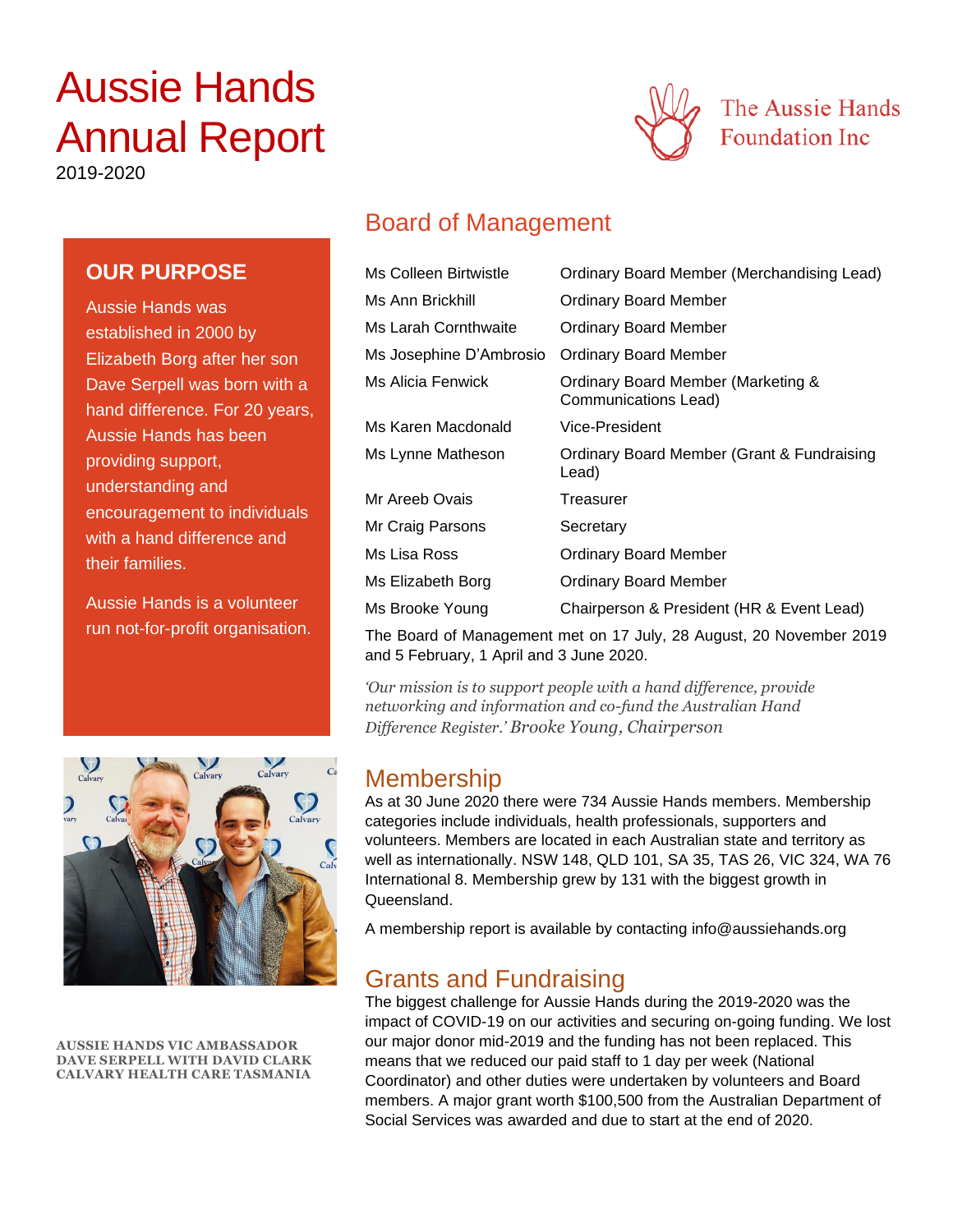

**MEMBER FUNDRAISING CAMPAIGN** 

Aussie Hands gratefully acknowledges generous ongoing support from the Sentinel Foundation (\$10,000 donation), Print Obsession and Pixel Salad Studio.

Members fundraising generated \$5,927.53

We registered with Shopnate, a free service to charities. Every time a supporter shops through Shopnate they collect a free donation for Aussie Hands.

# Financial Report

Special thanks to Edwin Taitz, EzyAccounts for his service as Finance Officer, and to Treasurer Areeb Ovais. An independent audit will be conducted by Mathew Simon (registered CPA No. 9527342) for the 2019-2020 financial year by December 2020, as government authorities extended



audit deadlines due to the COVID-19 pandemic.

| Total income                                     | <b>Total Expenses</b> | Surplus/Deficit     |
|--------------------------------------------------|-----------------------|---------------------|
| \$24,789.38<br>Total other income<br>\$11,784.76 | \$39,881.09           | (\$3310.30)         |
| <b>Current Assets</b>                            | Non-current assets    | <b>Total Assets</b> |
| \$.<br>63.955.22                                 | \$0                   | \$63,955.22         |

#### **2019-2020 Financial Year Summary**

# Australian Hand Difference Register (AHDR)

Since commencing in mid-2017, the AHDR now has over 1000 children who were born with a hand/arm difference participating. The Register aims to:

- Find out how many children are born with a hand/arm difference in Australia
- Learn more about possible causes and risk factors
- Gain information to help plan services
- Identify possible participants for future research

A congenital upper limb difference is a hand or arm difference that is present at birth. An upper limb difference is present in approximately 0.2% or 1 in 600 of babies born. Sometimes it is detected by ultrasound before birth, but more often it is not found until the birth of the baby.

Head of Hand and Microvascular surgery at Royal Children's Hospital, Associate Professor David McCombe said: 'In most cases, the cause is not known but with ongoing research we are learning more about the development of the limbs and what happens in congenital differences.'

'The AHDR is a vital tool that will help us better inform children with a congenital difference and their families. Through the AHDR we are developing a national collaborative research network that we are confident will give us answers to questions about causes and outcomes. As clinicians we would encourage as many families to participate and support the AHDR as much as possible,' added Associate Professor McCombe.

The Register is managed by researchers at the Murdoch Children's Research Institute, located at the Royal Children's Hospital in Melbourne, and includes children from NSW, QLD, SA & WA – with more recruitment sites planned in 2020. The Register has been funded to date by support from the [Aussie Hands Foundation Inc,](http://www.aussiehands.org/) the Australasian Foundation for Plastic Surgery, and the McNally Foundation.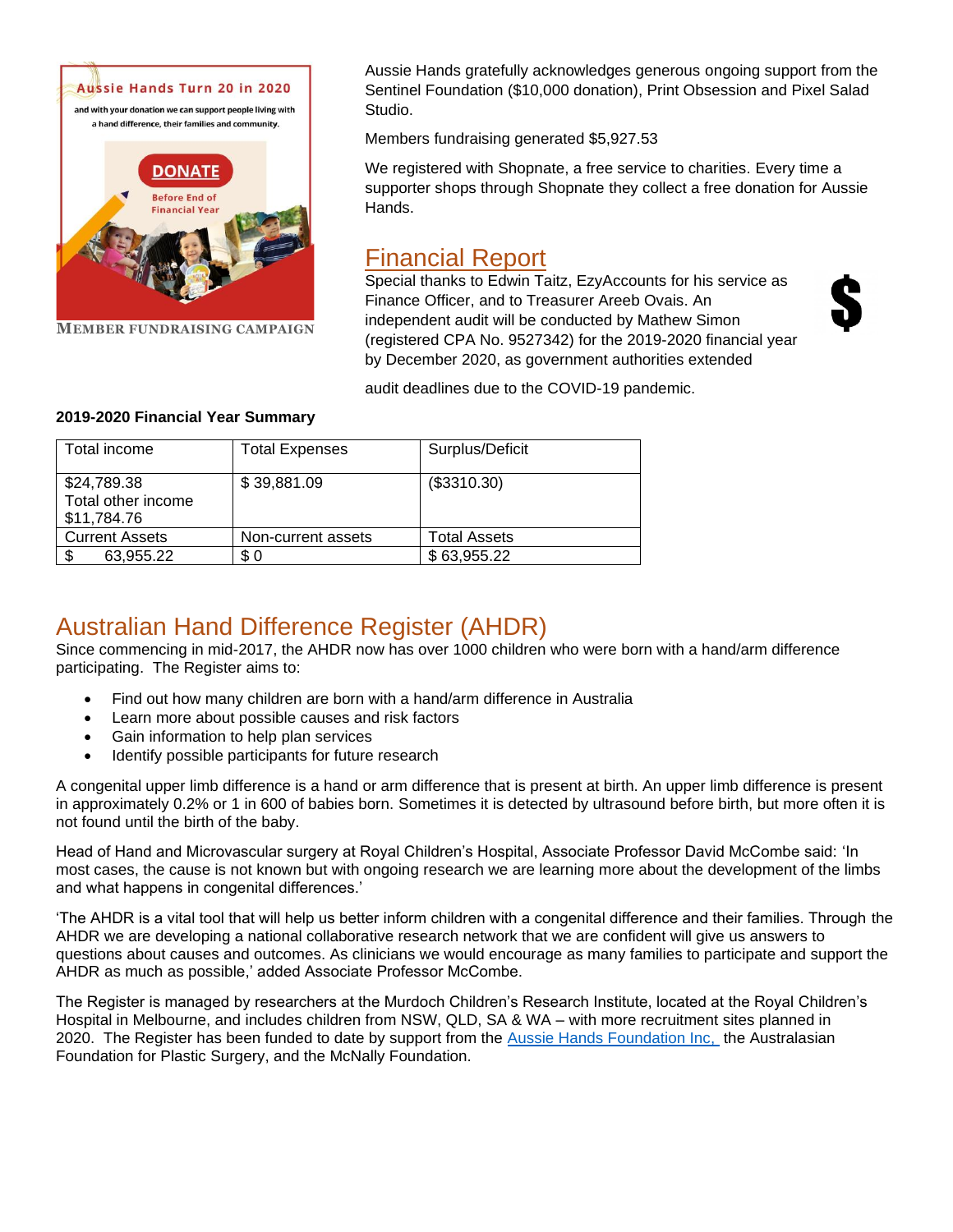### EVENT HIGHLIGHTS

Our scheduled activities were disrupted due to the global COVID-19 pandemic, with restrictions causing many events to be cancelled.

#### **National**

Limb Difference Awareness Week, 18-24 October 2019

#### **New South Wales**

- Spring Event, Concord, 15 September 2019
- End of Year Event, Camden, 8 December 2019

#### **Queensland**

- Spring Event, Brisbane, 15 September 2019
- End of Year Event, Brisbane, 24 November 2019
- Fleays Wildlife Park, 22 Feburary 2020
- GOMA Children's Art Gallery, 14 June 2020

#### **South Australia**

• Parents Workshop, North Adelaide, 3-4 August 2019

#### **Tasmania**

- Winter Event, Ross, 28 July 2019
- Parent Workshop, Hobart, 22 February 2020

#### **Victoria**

- Spring Event, Port Melbourne, 15 September 2019
- End of Year Event, Port Melbourne, 24 November 2019
- Learning to Drive Workshop, Elwood, 1 February 2020
- National Volunteer Week, recognising volunteers 18-24 May 2020
- Online Winter Event, 21 June 2020

#### **Western Australia**

• End of Year Event, 7 December 2018

Acknowledgement to Aussie Hands Interstate Coordinators who coordinated various activities, for which their efforts have benefitted members enormously.

NSW Mandy Scott/Verity Whitson, NSW/VIC Anastasia Hookway, QLD Emma Glencross, TAS Emma Halliday/Rachael Potter, VIC Annette Smeaton/Lisa Ross.

### PATRON & AMBASSADORS

Kate Doughty served as the inaugural Patron for 12 years and stepped down in January 2020. An amazing role model, Kate helped members take pride in who they are. She was a strong advocate for establishing the Australian Hand Difference Register, co-founded with the Murdoch Children's Research Institute.

Jessica Smith, OAM was appointed as the Aussie Hands Patron in February 2020. Jessica is an advocate for positive body image and diversity.



We were delighted to appoint Ambassadors in New South Wales, Tasmania, and Victoria.

Tom Covell, NSW Ambassador shared videos, social media messages and encouragement to members with a hand difference.

Dave Serpell, VIC Ambassador attended Aussie Hands events, provided support and mentoring and helped to promote Aussie Hands through social media.

Amanda Williams, TAS Ambassador presented at Aussie Hands events and in meetings with health professionals in Tasmania.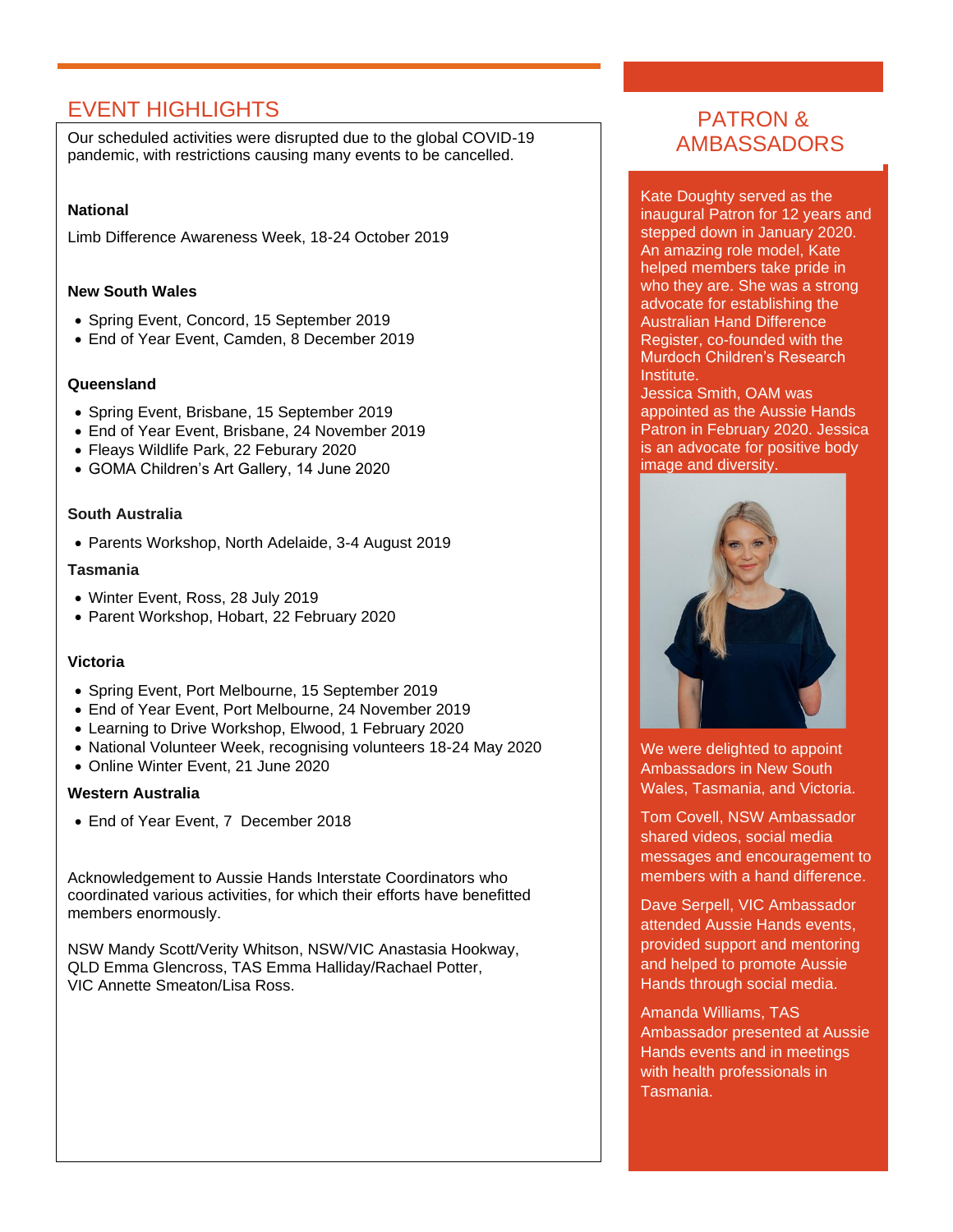# Limb Difference Awareness Week – October 2019

The first Australian wide Limb Difference Awareness week was held in October last year. Each Aussie Hands family with a child under 12 years of age was sent a book *'Little Miss Jessica.'* The book is about a young girl with a hand difference and families were encouraged to share the book and their own stories with their schools and community. This was a great success and positive feedback was received from members on the initiative.

# Social and Traditional Media (Analytics)

Social media platforms used to communicate with members, promote awareness about hand/limb differences and share information include LinkedIn, Instagram and Facebook.

- ❖ LinkedIn: 68 followers
- ❖ Instagram: 839 followers
- ❖ Facebook: 889 members
- ❖ Website: aussiehands.org

News articles appeared during Limb Difference Awareness Week in October 2019. Articles appeared in the following publications:

Ross House 2019 Annual Report, December 2019 Source Kids (sourcekids.com.au)

- Rare Disease: Limb Difference, 12 December 2019
- International Pole Champion Showing Kids with Limb Difference Anything is Possible 18 December 2019
- Bonnie Gillespie, 21 February 2020
- Aussie Hands Appoints New Patron, 29 May 2020
- Finding Joy Together As a Family During COVID-19, 26 June 2020
- Callie Cuts Through The Anxiety of Starting Kinder, 30 July 2020

Tasmanian Health Service, General Practice Liaison Newsletter, Issue 100, June 2019

Mikko gets helping hand from 3D Printed Robohand, 18 October, Herald Sun



### Volunteers

Thank you to the many volunteers who give of their time and expertise. Aussie Hands is a volunteer led organisation, each person provides invaluable assistance to the achievement of our objectives. Special recognition goes to Ms Jacqueline Banki who spent countless hours leading the Marketing & Communications effort, Vinnie Chen who was responsible for web maintenance, Rita Rahman for her work with the CiviCRM database and Ms Cassie Muller for her work as the Events and Volunteer **Coordinator** 

# Board of Management and Project Leadership

With the changes to funding situation and reduction in staff, the Board of Management restructured roles and responsibilities. In addition to the President, Vice-President, Treasurer and Secretary roles, Board members volunteered to lead operational activities in the following areas: Marketing & Communication (Board Lead: Alicia Fenwick); HR and Volunteers (Board Lead: Brooke Young); Grants and Fundraising (Board Lead: Lynne Matheson). Each operational area was supported by volunteers. Volunteers were recruited from Aussie Hands membership, Genetic Support Network of Victoria, Monash University and the Boroondara Volunteer Network. Belinda von Bibra was appointed as National Coordinator and has worked 1 day per week since October 2019. Her main focus is member communication, member database administration and supporting the Board.